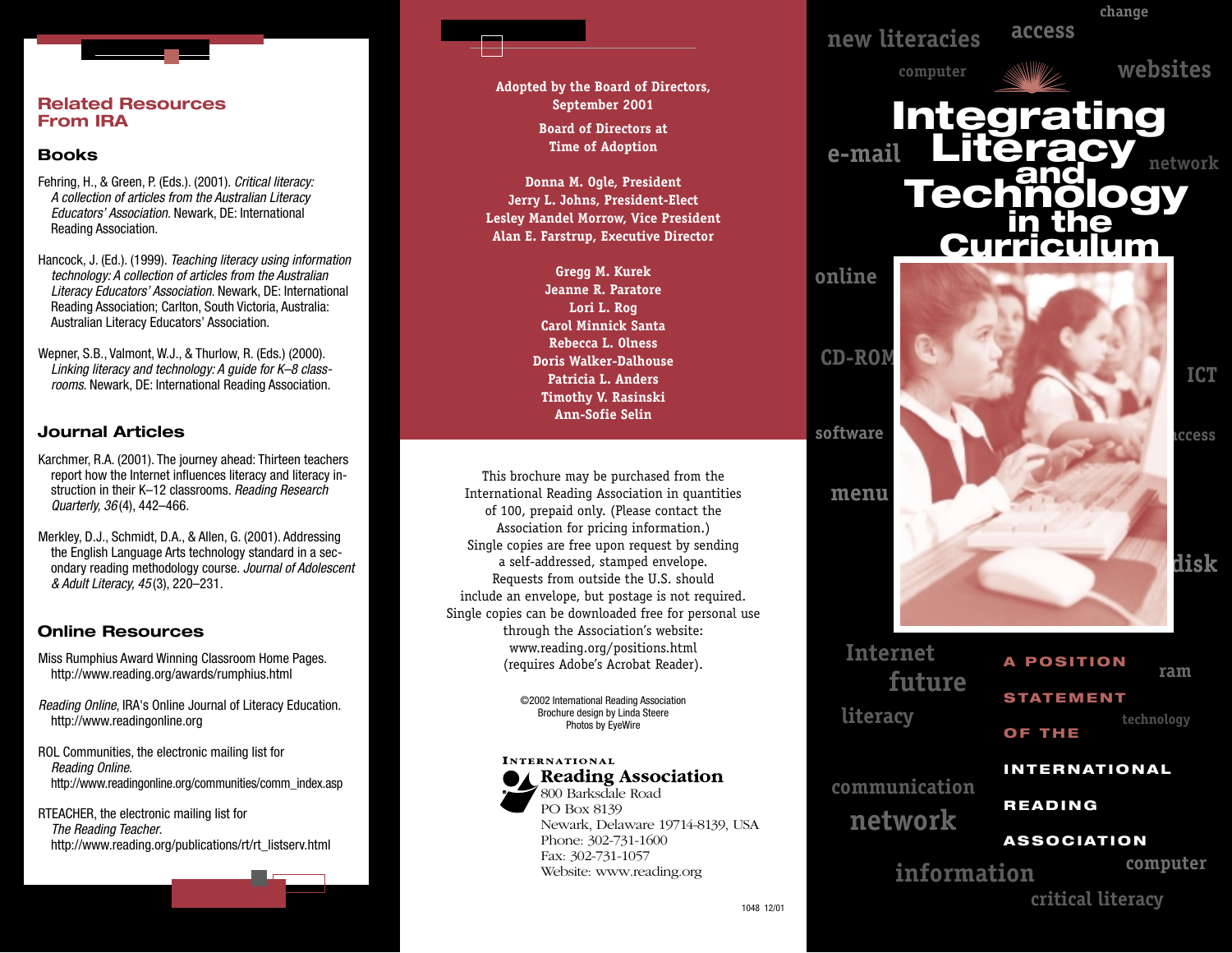**T**he Internet and other forms of information and communication technology (ICT) such as word processors, Web editors, presentation software, and e-mail are regularly redefining the nature of literacy. To become fully literate in today's world, students must become proficient in the new literacies of ICT. Therefore, literacy educators have a responsibility to effectively integrate these technologies into the literacy curriculum in order to prepare students for the literacy future they deserve.

The International Reading Association believes that much can be done to support students in developing the new literacies that will be required in their future. We believe that students have the right to

- teachers who are skilled in the effective use of ICT for teaching and learning;
- a literacy curriculum that integrates the new literacies of ICT into instructional programs;
- instruction that develops the critical literacies essential to effective information use;
- assessment practices in literacy that include reading on the Internet and writing using wordprocessing software;
- opportunities to learn safe and responsible use of information and communication technologies; and
- equal access to ICT.

#### **Expanding our conception of literacy**

New literacies are rapidly generating in order to effectively exploit the potentials of ICT (Karchmer, in press; Kinzer & Leander, in press; Labbo, 1996; Leu, 2000a; Luke, 2000; Reinking, McKenna, Labbo, & Kieffer, 1998; Warschauer, 1999). New information and communication technologies also make possible new instructional practices. Thus, traditional definitions of reading, writing, and viewing, and traditional definitions of best practice instruction—derived from a long tradition of book and other print media—will be insufficient.

Although there are multiple ways to view the changes in literacy emerging from new technologies (Labbo & Reinking, 1999), it is not possible to ignore them. We need only to consider the experience of students who graduate from secondary school this year to see how literacy is changing. Graduates began their school career being taught the literacies of paper, pencil, and book technologies. Many will finish their secondary school careers familiar with the new literacies demanded by a wide

variety of ICT: word processors, CD-ROMs, Web browsers, Web editors, presentation software, e-mail, instant messaging, and many others unimagined at the beginning of their schooling. Because of rapid changes in technology, it is likely that students who begin school this year will experience even more profound changes in their literacy journeys. Moreover, this story will be repeated again and again as new generations of students encounter yet unimagined information and communication technologies and develop yet unimagined new literacies.

The changes to literacy are unprecedented in several respects. First, they are defined by regular and continuous change; the new literacies of today will be replaced by even newer literacies tomorrow as new information and communication technologies continuously emerge (Leu, 2000a). Second, the changes to literacy are taking place with breakneck speed; no other technologies of literacy have entered school classrooms so rapidly, including the technologies of television, telephones, paper, pencil, or even books. Finally, networked ICT such as the Internet includes the most powerful capabilities for information

and communication we have ever seen, permitting access to people and information in ways and at speeds never before possible. Such changes have important implications for instruction, assessment, and research. The literacy community needs to quickly turn its attention to these profound changes.

#### **The Internet is rapidly entering nearly every classroom in developed nations around the world.**

The Internet and other ICT have become powerful new tools in the classroom as nations seek to prepare children for their future in an information age. Nations such as Australia, Finland, Ireland, New Zealand, the United Kingdom, the United States, and others are developing public policies to ensure that classrooms have an Internet computer and appropriate software, ICT is integrated into the curriculum, and teachers are prepared for the effective integration of these new technologies into the classroom (Leu, 2000b; Leu & Kinzer, 2000). Some nations have developed websites to support teachers as they integrate Internet technology into the curriculum (see, for example, Ireland's ScoilNet [http://www.scoilnet.ie/]; Australia's EdNa

[http://www.edna.edu.au/EdNA/]; Canada's SchoolNet/Rescol [http://www.schoolnet.ca/home/]; United Kingdom's National Grid for Learning [http://www.ngfl.gov.uk/index.html]; and New Zealand's Te Kete Ipurangi [http://www.tki.org.nz/]). Because of these public policy initiatives, many nations will soon have an Internet computer in every classroom. In the United States, for example, 77% of K–12 classrooms had at least one computer with an Internet connection in the fall of 2000 (Cattagni & Farris, 2001). Developments such as these demand from literacy educators a vision that includes ICT within the literacy curriculum.

#### **Equity of access to Internet and other ICT will ensure literacy opportunities for children around the world.**

In many countries, a pattern similar to one in the United States exists: Nearly twice as many classrooms in wealthier U.S. schools have Internet computers as do poorer schools (NCES, 2000). Continuation of this trend in societies that profess egalitarian ideals presents an important threat to these societies' long-term political stability. The problem is even greater in developing nations, where classroom Internet access is only a dream. Will this lead to a widening gulf between haves and have-nots around access to information afforded different